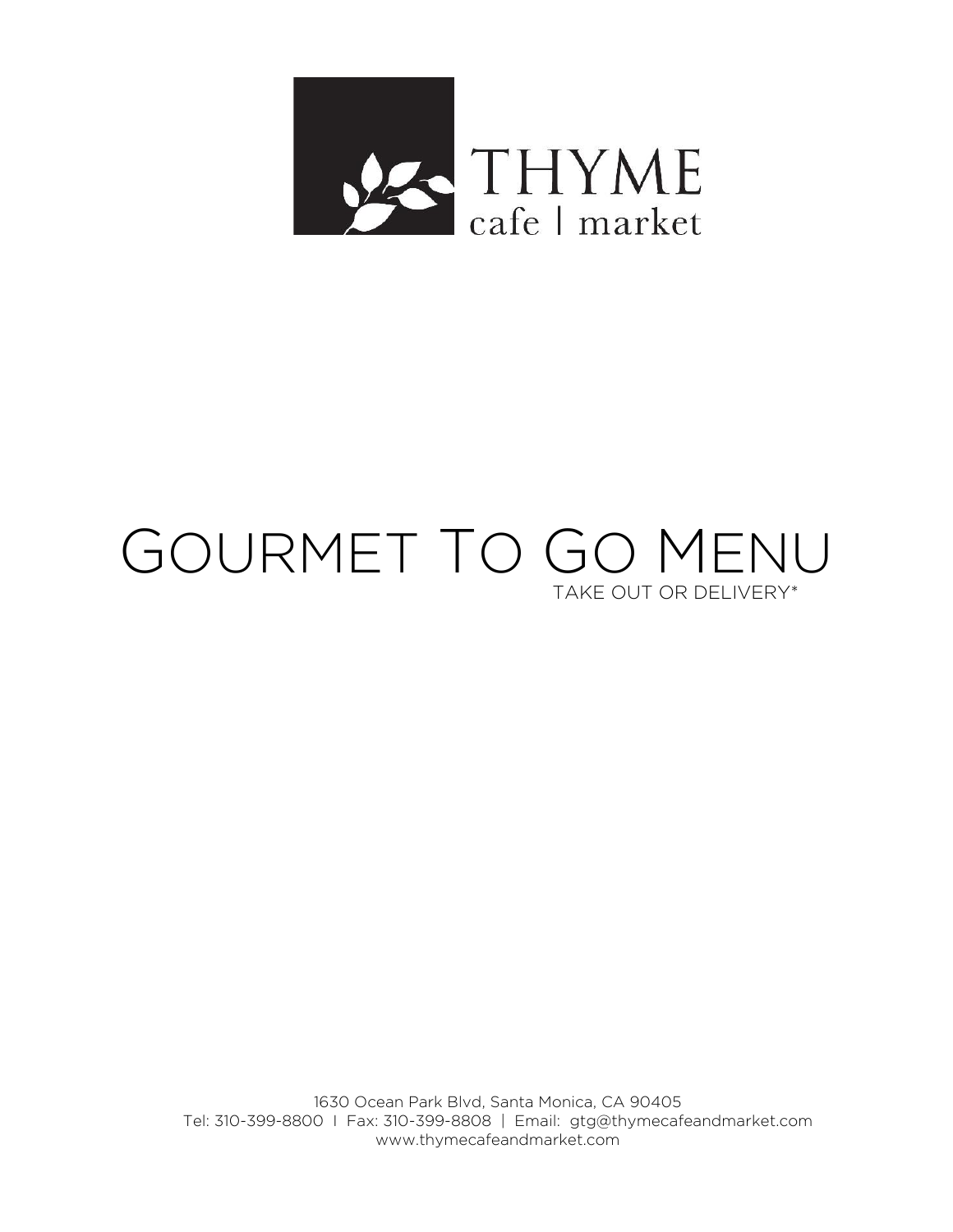### PI ATTERS

Please allow 24-48 hours' notice for ordering. Displayed on Platter/s, which is included in price.

### Artisanal Cheese Board

Fine Cheeses, Fresh Grapes, Gourmet Nuts & Dried Apricots. Served with Sliced Baguette & Assorted Crackers. small (serves 8-10) 100.00 | large (serves 15-25) 190.00

### Charcuterie Platter

Imported Salami, Prosciutto, Mortadella, Cornichons, Mixed Olives, Roasted Red Peppers & Marinated Artichoke Hearts. Served with Sliced Baguette & Assorted Crackers. small (serves 8-10) 100.00 | large (serves 15-25) 190.00

### Artisanal Cheese & Charcuterie Combo Platter

Fine Cheeses, Salami, Prosciutto, Fresh Grapes, Gourmet Nuts, Dried Apricots, Cornichons & Olives. Served with Sliced Baguette & Assorted Crackers. small (serves 8-10) 110.00 | large (serves 15-25) 220.00

### Mediterranean Platter

Roasted Red Peppers, Olives, Artichokes, Cherry Tomatoes, Sliced Cucumbers & Pita Chips Dip Choices: Hummus, Sun-Dried Tomato Dip or Eggplant Caponata. small with 2 dips (serves 8-10)  $75.00$  | large with 3 dips (serves 15-25) 135.00

### Crudités

Fresh Celery, Carrots, Bell Peppers, Cherry Tomatoes, Cucumbers & Asparagus Dip Choices: Hummus, Sun-Dried Tomato Dip or Caramelized Onion Dip small with 2 dips (serves 8-10)  $65.00$  | large with 3 dips (serves 15-25) 130.00

### Heirloom Crudité Platter (Seasonal)

Heirloom Radishes, Carrots, Sugar Snap Peas, Cauliflower & Endive. Dip Choices: Hummus, Green Goddess Dip, Spinach Artichoke Dip small with 2 dips (serves 8-10)  $70.00$  | large with 3 dips (serves 15-25) 140.00

### Mexican Crudité Platter

Jicama, Mango, Pickled Heirloom Carrots, Persian Cucumber, Radishes, Tajin Salt & Limes. Served with Corn Tortilla Chips. Dip Choices: Black Bean Jalapeno Chipotle Dip, Salsa Roja, Guacamole small with 2 Dips (serves 8-10)  $85.00$  | large with 3 Dips (serves 15-25) 155.00

### Chips & Dip Platter

Served with Corn Tortilla Chips. Dip Choices: Black Bean Jalapeno Chipotle Dip, Pico De Gallo, Roasted Tomatillo Salsa, Guacamole, Mango Salsa (seasonal) small with 2 dips (serves 8-10)  $50.00$  | large with 3 dips (serves 15-25) 75.00

# PICNIC PLATTERS

### Cheese & Charcuterie Platter

Brie, Manchego, Prosciutto, Salami, Rosemary Cashews, Grapes & Assorted Crackers extra small (serves 2-3) 30.00

### Mediterranean Platter

Roasted Red Peppers, Olives, Cherry Tomatoes, Artichokes & Sliced Cucumbers & Pita Chips. Served with our Housemade Hummus. extra small (serves 2-3) 24.00

### Heirloom Crudite Platter (Seasonal)

Heirloom Radishes, Snap Peas, Carrots, Cauliflower & Endive. Green Goddess Dip extra small (serves 2-3) 24.00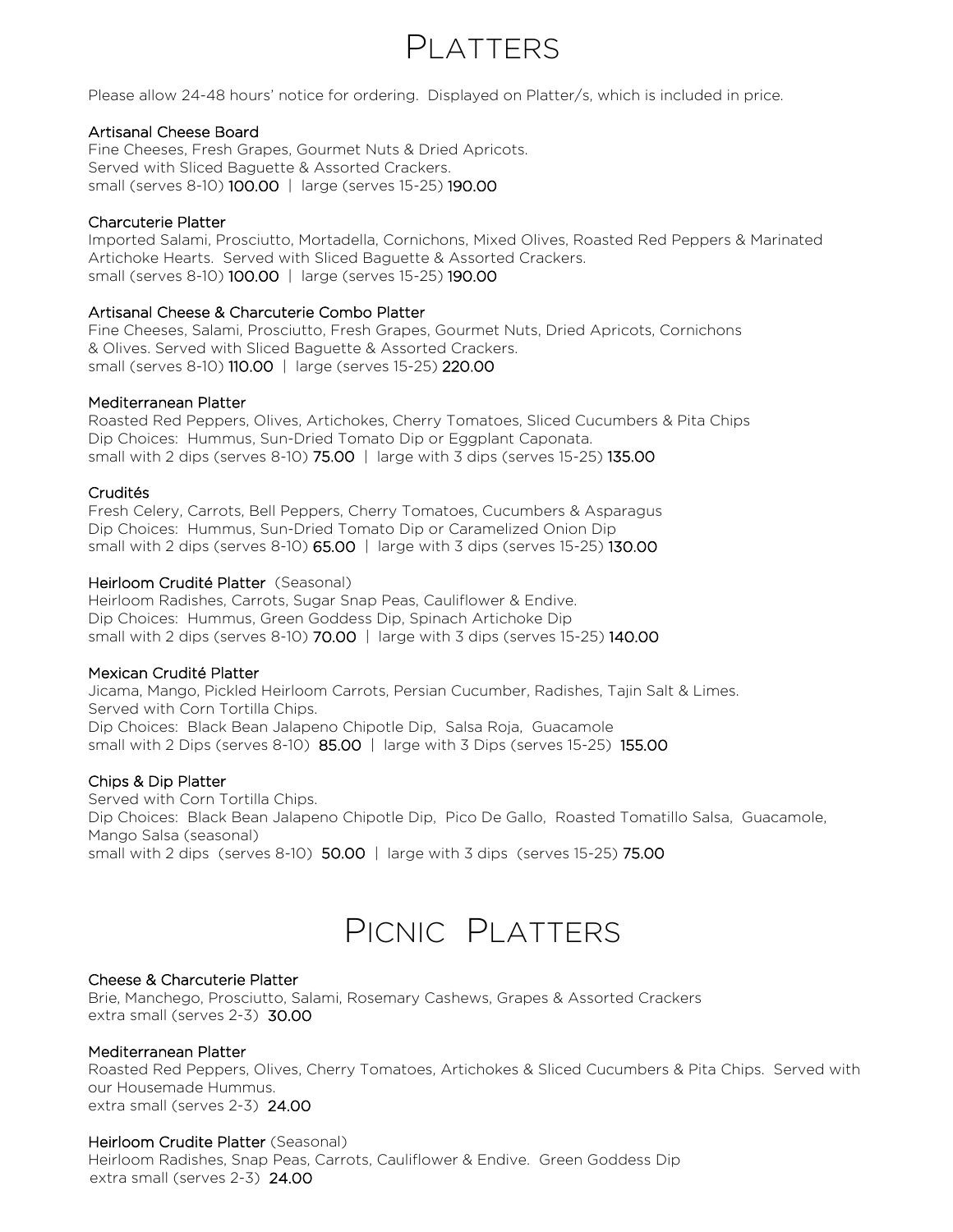### HOR D'OEUVRES

Please allow 24-48 hours' notice for ordering. Heating/assembling instructions included.

Roasted Sweet Potato Skewers with Cilantro-Jalapeno Aioli Apple, Blue Cheese & Hazelnut Salad on Endive Spears Crispy Brie Cups with Truffle Honey & Pomegranate Seeds (Seasonal) or Almonds Caprese Skewers Hummus Deviled Eggs Mini Cheddar Potatoes with Bacon, Sour Cream & Chives Cherry Tomatoes Stuffed with Goat Cheese & Bacon Sesame Crusted Chicken Salad in Crispy Wonton Cups 26.00 per dozen

Seasonal Fruit Skewers Mini Gruyere Grilled Cheese with Fig Jam Roasted Red Pepper, Goat Cheese & Basil Skewers Eggplant, Goat Cheese & Basil Skewers Chicken Satay with Peanut Sauce or Red Pepper Hazelnut Pesto Asian Meatballs with Snow Peas Skewers Bacon Wrapped Dates Stuffed with Manchego Pigs-In-A-Blanket Prosciutto Wrapped Melon Skewers Prosciutto Wrapped Asparagus Crostini with Burrata & Prosciutto Tuna Tartare with Wonton Crisps & Wasabi Aioli Smoked Salmon & Cream Cheese Rolls on Cucumber Jumbo Shrimp with Spicy Cocktail Sauce 30.00 per dozen

Mini Crab Cakes with Harissa Aioli 36.00 per dozen

Lollipop Lamb Chops with Mint Relish 38.00 per dozen

Antipasto Skewers with Salami, Cherry Tomatoes, Artichokes, Kalamata Olives, Mozzarella & Basil 39.00 per dozen

# HOUSEMADE DIPS & DRESSINGS

### Dips

Traditional Hummus Roasted Red Bell Pepper Hummus Sun Dried Tomato Blue Cheese Caramelized Onion Artichoke & Jalapeño Chili Con Queso Olive Tapenade Black Bean Jalapeno Roasted Tomatillo Salsa Mango Salsa (seasonal) Pico De Gallo Roasted Eggplant Caponata 12.50 pint

Guacamole 15.00 pint

Salmon Rillette 20.00 pint

### **Sauces**

Housemade Pesto Red Pepper Hazelnut Pesto Cilantro Almond Pesto 12.50 pint

### Salad Dressings

Balsamic Vinaigrette Creamy Mustard Vinaigrette Green Goddess Dressing Lemon Shallot Vinaigrette Sesame Dressing 12.50 pint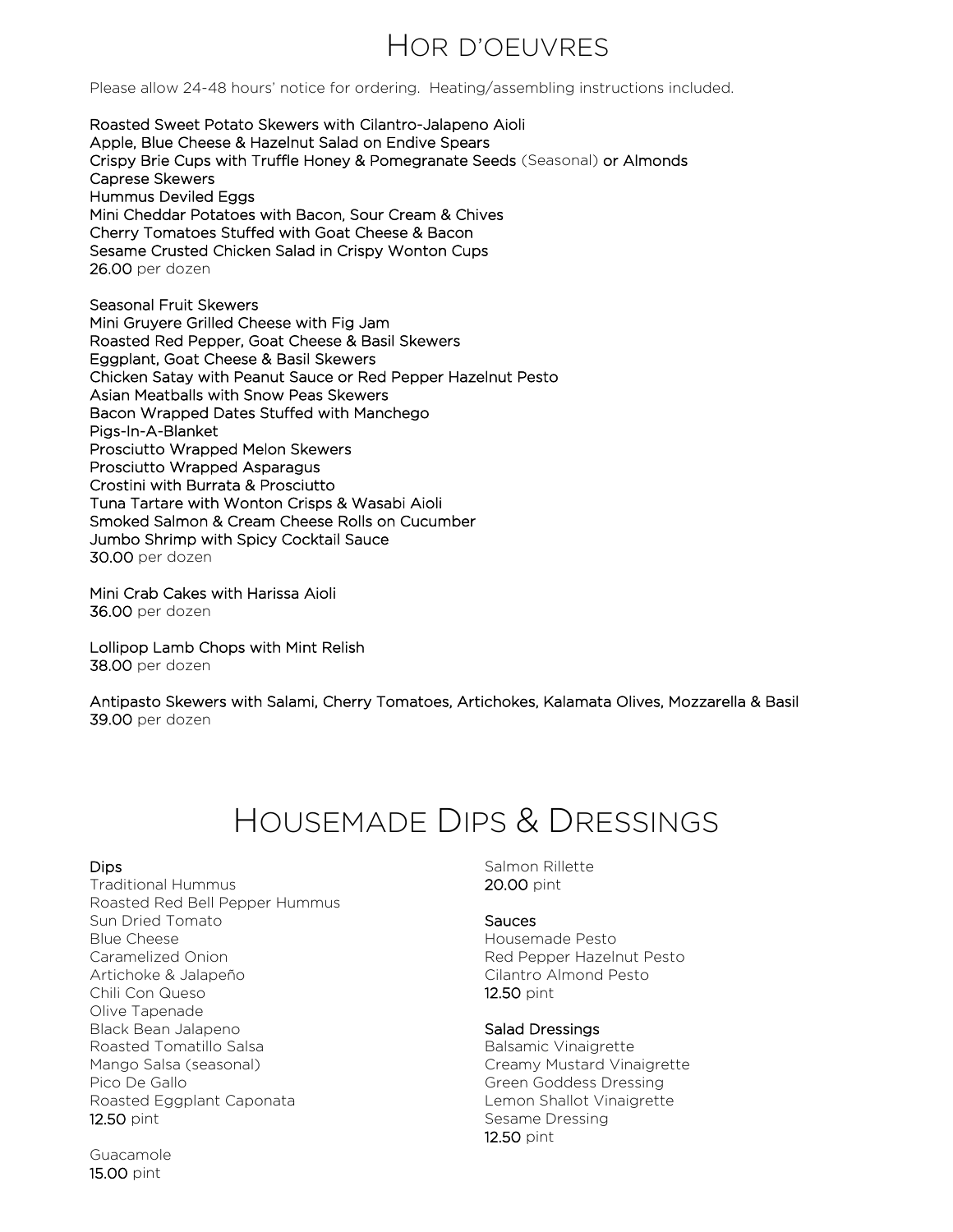### SALADS

Dressing comes on the side. (minimum of 4 portions per selection)

### Kale & Brussels Sprouts

Fennel, Pecorino, Pine Nuts & Lemon Shallot Vinaigrette 5.00 per portion

### Spinach Salad

Baby Spinach, Blue Cheese, Candied Pecans, Dried Cranberries, Apples & Balsamic Vinaigrette 6.00 per portion

### Greek

Romaine, Feta, Kalamata Olives, Chickpeas, Red Onion, Cherry Tomatoes, Cucumber & Creamy Mustard Vinaigrette 6.00 per portion

### Chinese Chicken

Cabbage, Almonds, Wonton Crisps, Mandarin Oranges, Carrots, Red & Yellow Peppers, Snow Peas, Cilantro & Sesame Vinaigrette 7.50 per portion

### Italian

Romaine, Kale, Kalamata Olives, Cherry Tomatoes, Chickpeas, Salami, Crispy Prosciutto, Celery Hearts, Artichoke Hearts, Provolone Cheese & Italian Vinaigrette 7.50 per portion

### Chicken Cobb Salad

Romaine, Bacon, Egg, Blue Cheese, Tomatoes, Avocado & Blue Cheese Dressing 7.50 per portion

### Southwestern Chicken Salad

Romaine, Cilantro, Black Beans, Grilled Corn, Avocado, Cherry Tomatoes, Feta Cheese, Pepitas, Tortilla Crisps & Lime Vinaigrette 7.50 per portion

### Mixed Greens with Creamy Mustard Vinaigrette

3.00 per portion

# SOUPS

Homemade soups are prepared daily. Selection varies seasonally. Please allow 24-48 hours' notice for ordering.

Chicken Mulligatawny Chicken Noodle Chicken Orzo with Squash & Sage Chicken Pozole Creamy Chicken & Wild Rice with Bacon Mexican Chicken 16.00 quart

Braised Short Rib with Orecchiette Chicken Chili White Bean Chicken Chili Veggie Chili 19.00 quart

Beef Chili 22.00 quart

Asparagus Leek Black Bean Jalapeno Chilled Gazpacho Creamy Parsnip (Seasonal) Creamy Tomato Basil Creamy Wild Mushroom Mint Pea (Seasonal) Moroccan Carrot Moroccan Lentil Potato Leek & Broccoli Roasted Cauliflower Roasted Winter Vegetable (Seasonal) Thai Carrot Coconut Tomato Fennel Traditional Minestrone 14.00 quart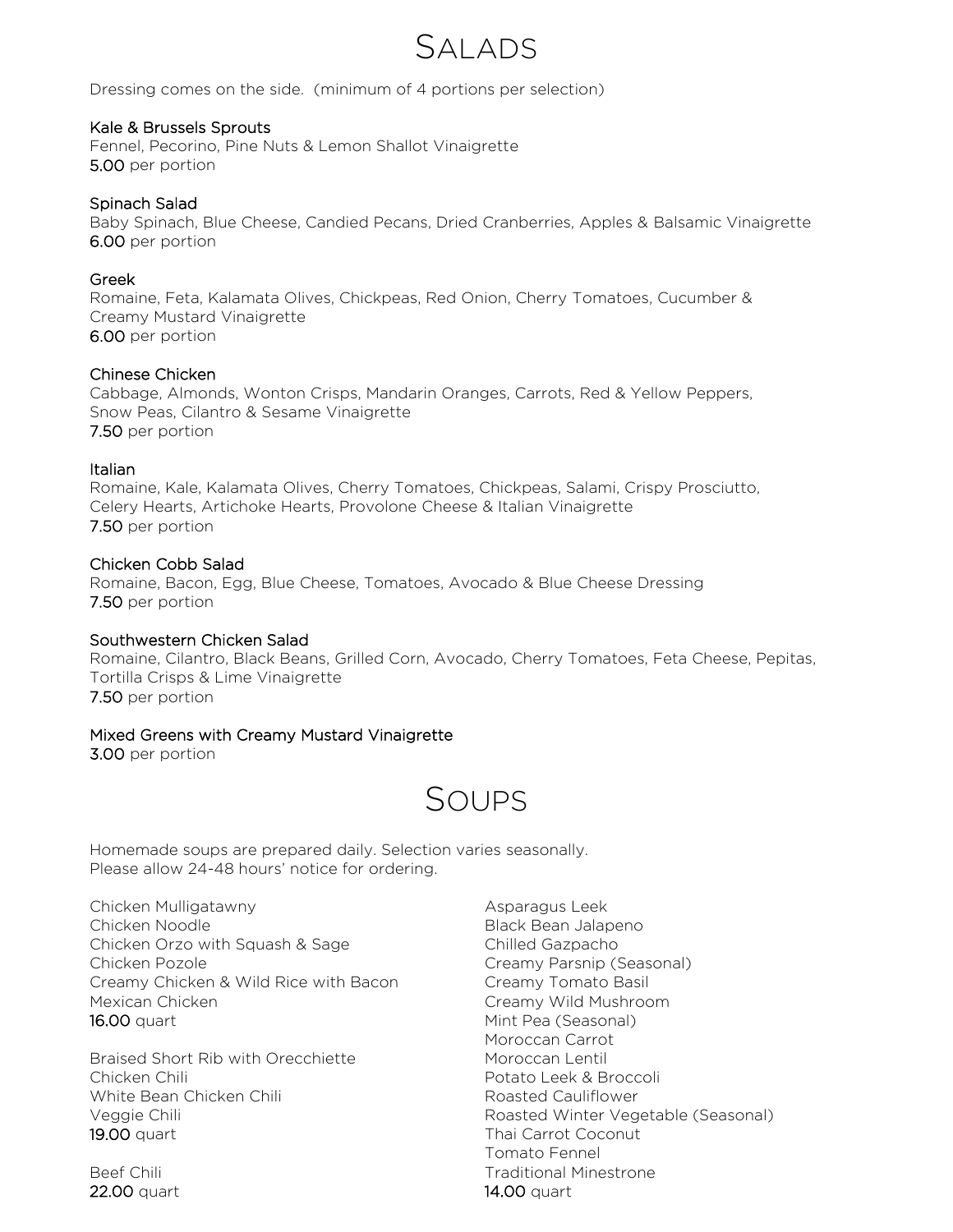### SIDES

Please allow 24-48 hours' notice for ordering. (minimum of 4 portions per selection)

Moroccan Couscous with Currants, Almonds, Carrots, Onions & Parsley Israeli Couscous with Fresh Asparagus, Peas & Parmesan (Seasonal) Israeli Couscous with Butternut Squash & Golden Raisins (Seasonal) Pesto Pasta with Peas & Pine Nuts Farro with Chicken, Haricots Verts, Dill & Creamy Herb Dressing Roasted Cauliflower with Farro, Arugula, Chickpeas, Bell Peppers & Lemon Tahini Dressing Mediterranean Farro with Kale, Fennel, Brussels Sprouts, Grilled Vegetables, Pine Nuts, Parmesan Mediterranean Orzo with Roasted Vegetables, Feta, Basil, Parsley & Pine Nuts Vermicelli with Artichokes, Chicken, Basil & Parsley Udon Noodle Salad with Grilled Chicken, Snap Peas & Mango Chutney Dressing Wild Rice Salad with Pecans, Apricots & Cranberries Feta Quinoa with Cherry Tomatoes, Mint, Parsley & Cucumbers Ancient Grains Salad with Vegetables, Kale, Chickpeas, Berries, Seeds, Ricotta & Herbs

Grilled Asparagus with Lemon Parsley Gremolata Grilled Broccoli with Garlic, Lemon & Red Pepper Flakes Haricots Verts with Hazelnuts & Orange Zest Sesame Sugar Snap Peas Oven Roasted Carrots with Thyme & Extra Virgin Olive Oil Brussels Sprouts Lardons Assorted Grilled Vegetables Roasted Cauliflower with Meyer Lemon & Olive Relish Roasted Winter Vegetables (Seasonal) Roasted Red & Gold Beets with Goat Cheese Grapefruit & Avocado with Red Onion Seasonal Fruit Salad

Summer Caprese Salad with Bocconcini, Heirloom Cherry Tomatoes & Basil Butternut Squash Salad with Bacon, Cranberries, Arugula, Manchego & Walnuts (Seasonal) Ratatouille with Eggplant, Bell Peppers, Onion & Squash Black Bean, Tomato, Corn & Avocado Salad Corn & Avocado Relish with Red Onion & Cilantro Summer Succotash with Edamame, Haricots Verts, Cherry Tomatoes & Grainy Mustard Mediterranean Chickpeas with Bell Peppers, Tomatoes, Onions, Celery, Olives, Cucumber & Mint Broccoli Slaw with Almonds, Onions & Dried Cranberries Harvest Brussels Sprouts with Pecorino, Apples, Dried Cranberries, Marcona Almonds Kale Detox Salad with Ginger, Cabbage, Broccoli Florets, Carrots, Bell Pepper & Walnuts Roasted Carrots with Watercress, Arugula, Avocado, Croutons & Herb Vinaigrette

Roasted Fingerling Potato Salad with Fennel, Walnuts, Capers, & Radicchio Roasted Fingerling Potatoes with Herbs & Sea Salt Provencal Potato Salad with Olives, Haricots Verts, Cherry Tomatoes & Fresh Herbs Old-Fashioned Potato Salad Creamy Mashed Potatoes 6.00 per portion

Spicy Thai Tofu Salad with Roasted Peanuts - 8.00 per portion Classic Egg Salad - 6.50 per portion Tarragon Chicken Salad with Grapes & Celery - 9.00 per portion Curried Chicken Salad with Raisins - 9.00 per portion Albacore Tuna Salad with Currants & Red Onion - 9.00 per portion

Lobster & Shells Pasta Salad with Corn, Bell Peppers, Tomato & Dill Salmon Salad with Red Onion, Dill, Capers & Raspberry Vinaigrette Salmon & Lentil Salad with Mustard Cream Sauce, Asparagus, Tomatoes & Cucumber 10.00 per portion

Shrimp Salad with Red Onion, Celery & Dill - 12.00 per portion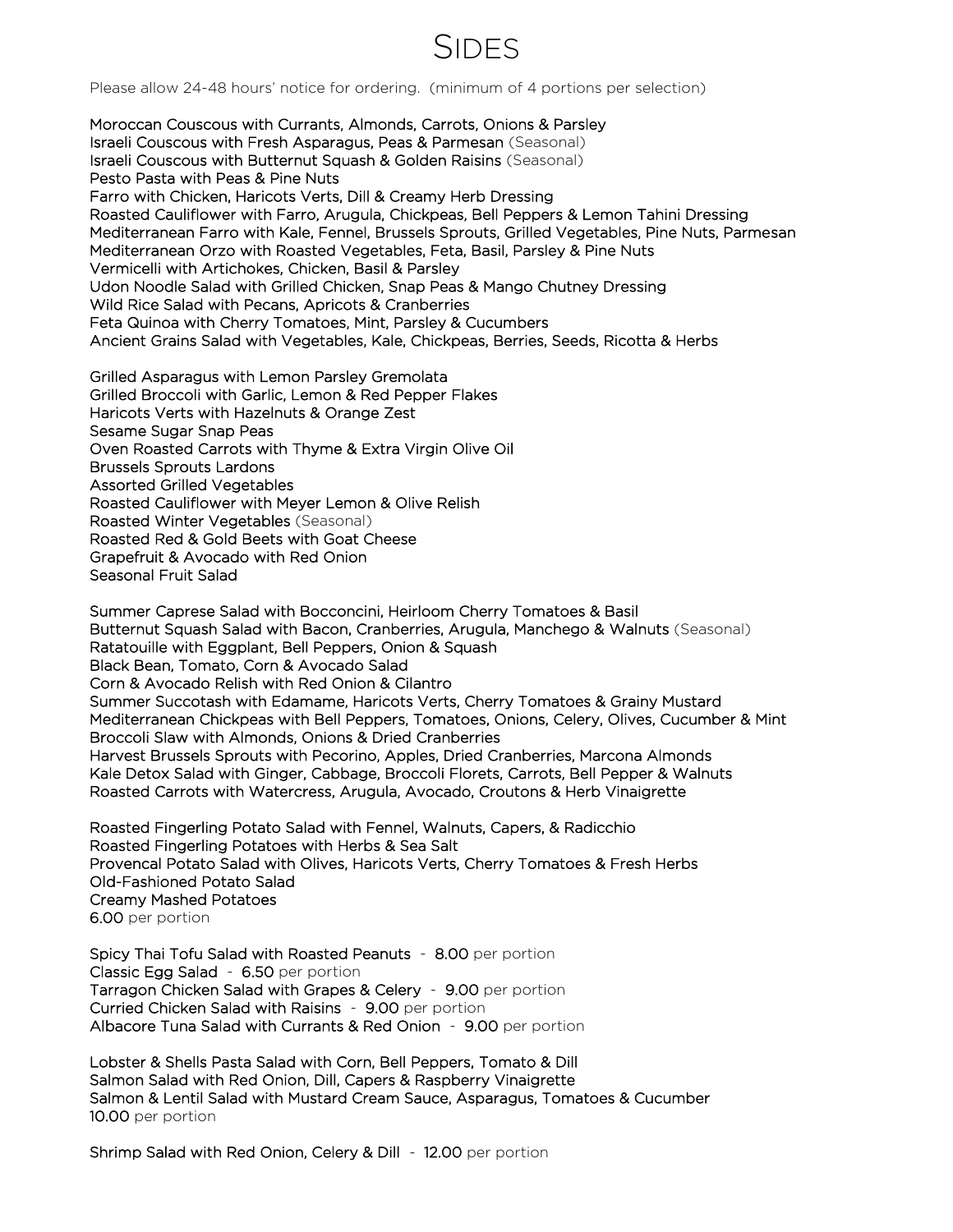### ENTREES

Please allow 24-48 hours' notice for ordering. Select fresh and frozen entrees are also available in the cafe daily.

Beef Brisket with Carrots & Onions - 22.00 per person (minimum of 4 portions) Beef Stroganoff - 36.00 quart (serves 2-3) Zinfandel Braised Beef Short Ribs - 22.00 per person (minimum of 4 portions) Grilled Tri Tip Sliced with Tomato & Olive Coulis - 22.00 per person (minimum of 4 portions) Beef Bourguignon - 36.00 quart (servs 2-3) Whole Beef Tenderloin with Horseradish & Red Wine Sauces - whole (serves 8-10) 250.00

East Indian Chicken Curry - 24.00 quart (serves 2-3) South Indian Vegetable Curry - 22.00 quart (serves 2-3) Curry Condiments of Cashews, Chutney, Raisins, Coconut & Basmati Rice 8.50 per person (minimum of 4)

Chicken Cacciatore - 25.00 quart (serves 2-3) Moroccan Chicken Tagine - 25.00 quart (serves 2-3) Coq Au Vin - 25.00 quart (serves 2-3) Chicken Roulades Stuffed with Goat Cheese, Sundried Tomatoes & Basil - 15.00 per person Parmesan Chicken - 13.00 per piece Traditional Fried Chicken (White & Dark Meat, 8 pieces) - 32.00 (serves 2-3) Whole Roasted Rosemary Lemon Chicken - 28.00 (serves 2-3) Rosemary Lemon Chicken Breast - 11.00 per piece Individual Chicken Pot Pie (Frozen) - 15.00 Chicken Stew with Biscuits - small (serves 4) 36.00 | large (serves 8) 65.00 Chicken Enchiladas with Salsa Verde - small (2 each) 18.00 | large (7 each) 63.00

Salmon Cakes - 12.00 each Sea Bass Filet with Cilantro Almond Pesto - 20.00 per piece (minimum of 5 pieces) Salmon Filet with Red Pepper Hazelnut Pesto - 16.00 per piece

Turkey Sausage Lasagna - small (serves 3-4) 27.00 | large (serves 10-12) 54.00 Sun-Dried Tomato Turkey Meatloaf - small (serves 2-3) 24.00 | whole Loaf (serves 8) 68.00 Turkey Sausage Bolognese Sauce - 22.00 quart (serves 4)

10-Hour Pulled Pork - 12.00 per portion (minimum of 4 portions) Pork Chili Verde - 22.00 quart (serves 2-3)

Shepherd's Pie - individual (frozen) 18.00 | small (serves 4) 45.00 | large (serves 10-12) 85.00 Duck Ragu - 24.00 quart (serves 2-3) Veal Stew with Rosemary & Lemon - 30.00 quart (serves 2-3) Meatballs & Marinara - 22.00 quart (serves 2-3)

Eggplant Parmesan - small (serves 3-4) 27.00 | large (serves 10-12) 54.00 Roasted Vegetable Lasagna - small (serves 3-4) 24.00 | large (serves 10-12) 50.00 Baked Five Cheese Penne - small (serves 3-4) 24.00 | large (serves 10-12) 50.00 Macaroni & Cheese - small (serves 3-4) 28.00 | large (serves 10-12) 56.00 Potato & Fennel Gratin - small (serves 3-4) 26.00 | large (serves 10-12) 52.00 Spanakopita (Spinach in Puff Pastry) - 9.50 per slice Individual Vegetable Pot Pie (Frozen) - 10.50 BBQ Tofu "Steak" - 9.00 per piece (minimum of 4) Kale & Sweet Potato Enchiladas with Salsa Roja - small (2 each) 16.00 | large (7 each) 53.00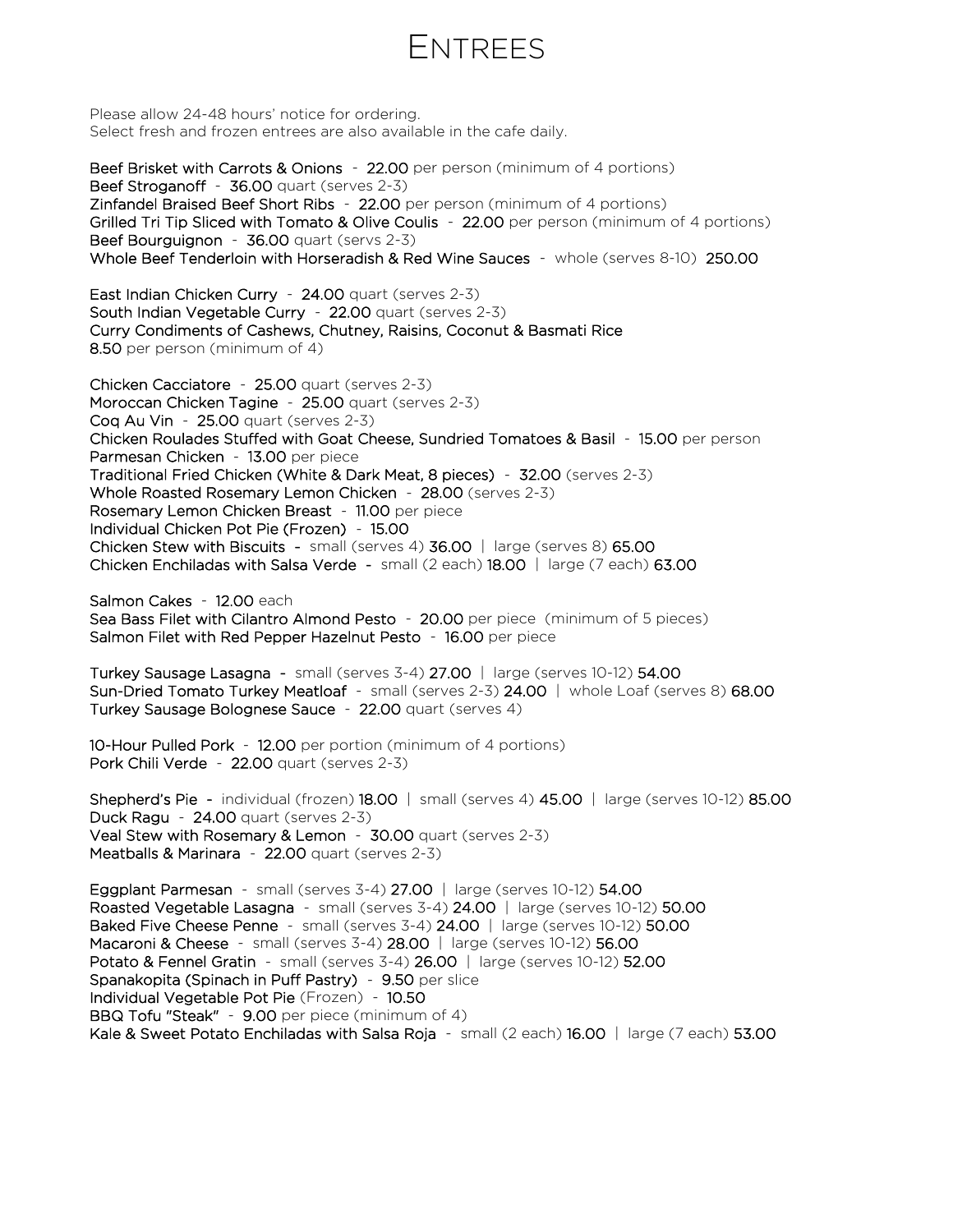### TEA SANDWICHES

Please allow 24 hours' notice for ordering.

Traditional Cucumber & Watercress with Boursin Cheese on Pain De Mie Cucumber, Tomato & Boursin Cheese on Pain De Mie Egg Salad with Watercress & Olive Tapenade on Pain De Mie Sesame Crusted Chicken Salad on Pain De Mie B-L-Tea on Rye Ham & Brie with Grainy Mustard on Pain De Mie Tuna Salad on Multi Grain Smoked Salmon on Rye with Lemon Cream Cheese Crab Salad on Pain De Mie 3.00 each (dozen minimum per selection)

# MINI SANDWICHES

Please allow 3 days' notice for ordering.

Rare Roast Beef with Watercress & Horseradish on Mini Brioche Buns Tarragon Chicken Salad with Grapes & Celery on Mini Brioche Buns Curry Chicken Salad on Mini Brioche Turkey, Brie, Caramelized Onion, Arugula & Aioli on Ficelle Prosciutto, Brie, Arugula & Butter on Ficelle Caprese with Pesto on Ficelle Fresh Veggies, Hummus & Sprouts on Mini Brioche Roasted Eggplant with Mozzarella, Balsamic, Red Pepper Flakes & Pesto on Ficelle 3.50 each (dozen minimum per selection)

# CHILDREN'S MENU

Please allow 24-48 hours' notice for ordering. Heating/assembling instructions included.

Veggie Crudité Cups with Carrots, Celery, Cucumber, Tomato & House-Made Hummus 4.00 each (dozen minimum)

Seasonal Fruit Skewers - 30.00 per dozen Mini Cheddar Grilled Cheese Bites - 26.00 per dozen Parmesan Chicken Tenders with Ketchup - 30.00 per dozen Pigs In A Blanket - 30.00 per dozen

Mini Beef or Turkey Plain Burgers with Cheddar on Brioche 3.00 each (dozen minimum per selection)

Children's Mini Sandwiches (Choice of Multi-Grain or Pain De Mie) Peanut Butter & Jelly Sliced Turkey & Cheddar Cheese Ham & Cheddar Cheese 3.00 each (dozen minimum per selection)

Kid's Orzo Pasta with Broccoli Florets & Parmesan 6.00 per portion (minimum of 4 portions)

Kids Cheddar Macaroni & Cheese small (serves 3-4) 26.00 | large (serves 10-12) 52.00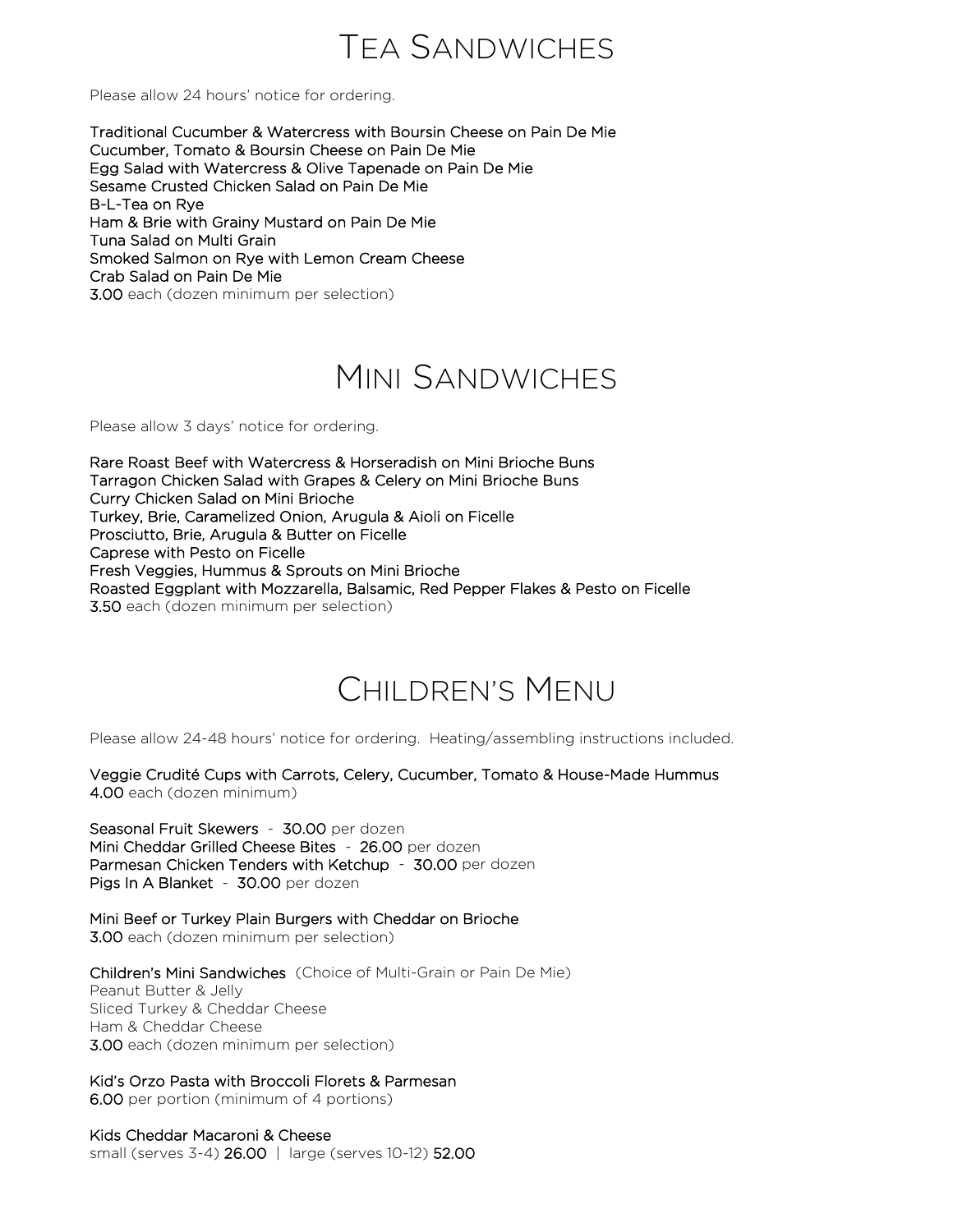### SWEETS

Selection varies daily and seasonally. Please allow 24-48 hours' notice for ordering.

#### Cookies

Chocolate Chip, Confetti, Oatmeal Raisin, Double Chocolate with Sea Salt, Snickerdoodle 3.00 each | Mini Cookies 12.00 per dozen

Vegan Hazelnut with Chocolate Chips - 4.00 each Gluten Free Chocolate Chip with Sea Salt - 4.00 each Coconut Thumbprints with Apricot Jam - 33.00 per dozen Chocolate Drizzled Coconut Macaroons - 2.75 each (minimum of 6)

#### Frozen Bake-At-Home Scooped Cookie Dough

Chocolate Chip, Confetti, Oatmeal Raisin, Double Chocolate with Sea Salt, Snickerdoodle 15.50 per dozen. (1 flavor per dozen)

Gluten Fee Chocolate Chip - 25.00 per dozen. (1 flavor per dozen)

#### Dessert Bars

Lemon Bar, 7 Layer Bar, Fudge Walnut Brownies, Crispy Peanut Butter Bar 4.00 each | Mini Bars 12.00 per dozen

#### Cake & Cupcake Flavors

Bittersweet Chocolate with Chocolate Buttercream Frosting Vanilla Cake with Vanilla Buttercream Carrot Cake with Cream Cheese Frosting Red Velvet with Cream Cheese Frosting Coconut Cake with Cream Cheese Frosting Confetti Cake with Vanilla Buttercream Chocolate Cake with Meringue Frosting (cupcakes only) Whole Layer Cake - 5" (serves 4-5) 35.00 | 9" (serves 10-12) 60.00 | 10" (serves 12-14) 75.00 Cupcakes 4.00+ each | Mini Cupcakes 18.00+ per dozen

9" Triple Berry Shortcake with Whipped Cream - 70.00 9" Flourless Chocolate Cake - 40.00 Almond Cake with Almond Crunch Topping - 55.00 Rosemary Lavender Bundt Cake - 45.00

#### Seasonal Pies & Tarts

Traditional Apple Pie - (serves 8) 44.00 Banana Cream Pie - (serves 6) 32.00 Key Lime Pie - (serves 8-10) 44.00 Salted Caramel Pie - (serves 8-10) 44.00 Raspberry Sour Cream Tart - (serves 8-10) 50.00 Blueberry Cheesecake - (serves 8-10) 54.00

Mini Lemon Tartlets with Fresh Berries - 24.00 per dozen

#### Individual Meringue Chantilly with Fresh Berries & Lemon Cream - 9.00 each (minimum of 6)

### Seasonal Crisps

Apple - small (serves 4) 24.00 | large (serves 8-10) 38.00

Mixed Berry, Strawberry Rhubarb, Blackberry Peach, Apricot Cherry small (serves 4) 30.00 | large (serves 8-10) 50.00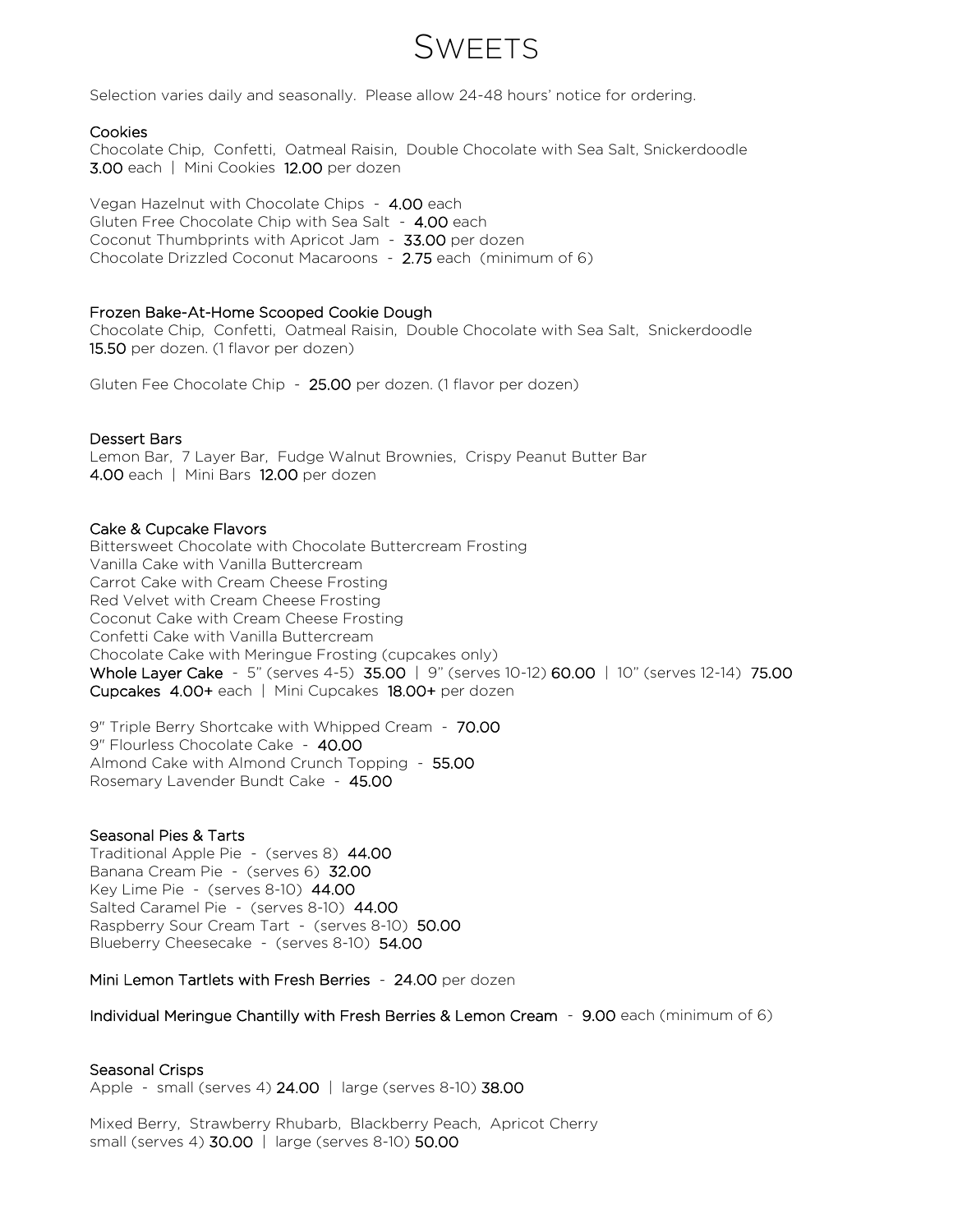### BREAKFAST

Please allow 24-48 hours' notice for ordering.

### Continental Breakfast Platter

Fresh Baked Breakfast Bread, Mini Scones, Mini Croissants, Mini Muffins & Fresh Fruit (Displayed on Platters) 15.00 per person (minimum of 6)

### Bagel Platter

Assorted Bagels, Smoked Salmon, Cream Cheese, Sliced Tomatoes, Red Onion, Cucumber & Capers (Displayed on Platters) 16.00 per person (minimum of 6)

### Individual House-Made Granola Parfaits with Yogurt & Seasonal Fresh Fruit - 8.50 each

### Quiche

Spinach, Artichoke & Goat Cheese Caramelized Onion Provencal Tomato Lorraine 58.00 (serves 8) | Mini Quiche - 22.00 per dozen

### Tahoe Brunch Strata with Mushrooms, Onions, Italian Sausage & Cheddar large (serves 10-12) 50.00

Vegetable Strata with Mushrooms, Onions, Asparagus, Spinach & Cheddar large (serves 10-12) 50.00

### French Toast Casserole with Black & Blue Compote

small (serves 3-4) 25.00 | large (serves 10-12) 50.00

### Fresh Breakfast Breads

Zucchini Chocolate Walnut Banana Walnut Lemon Poppy Seed Pumpkin Pecan 18.00 small loaf (serves 4-6)

### Cinnamon Coffee Cake with Apricots, Blueberries & Walnuts - 45.00 whole

Mixed Berry Muffins - 4.00 each | Mini Muffins 22.00 per dozen

### Croissants

Traditional - 4.00 each Pain Au Chocolat - 4.50 each Almond Croissant - 4.75 each

Mini Traditional Croissants - 22.00 per dozen Mini Pain Au Chocolat - 22.00 per dozen

### Scones

Buttermilk Currant, Chocolate Cherry, Cranberry Orange, Apricot Coconut & Pecan 4.25 each | Mini Scones 22.00 per dozen

### Frozen Bake-At-Home Scones

Buttermilk Currant, Chocolate Cherry, Cranberry Orange, Apricot Coconut & Pecan 22.00 per half-dozen

Raspberry Jam - 8.00 half pint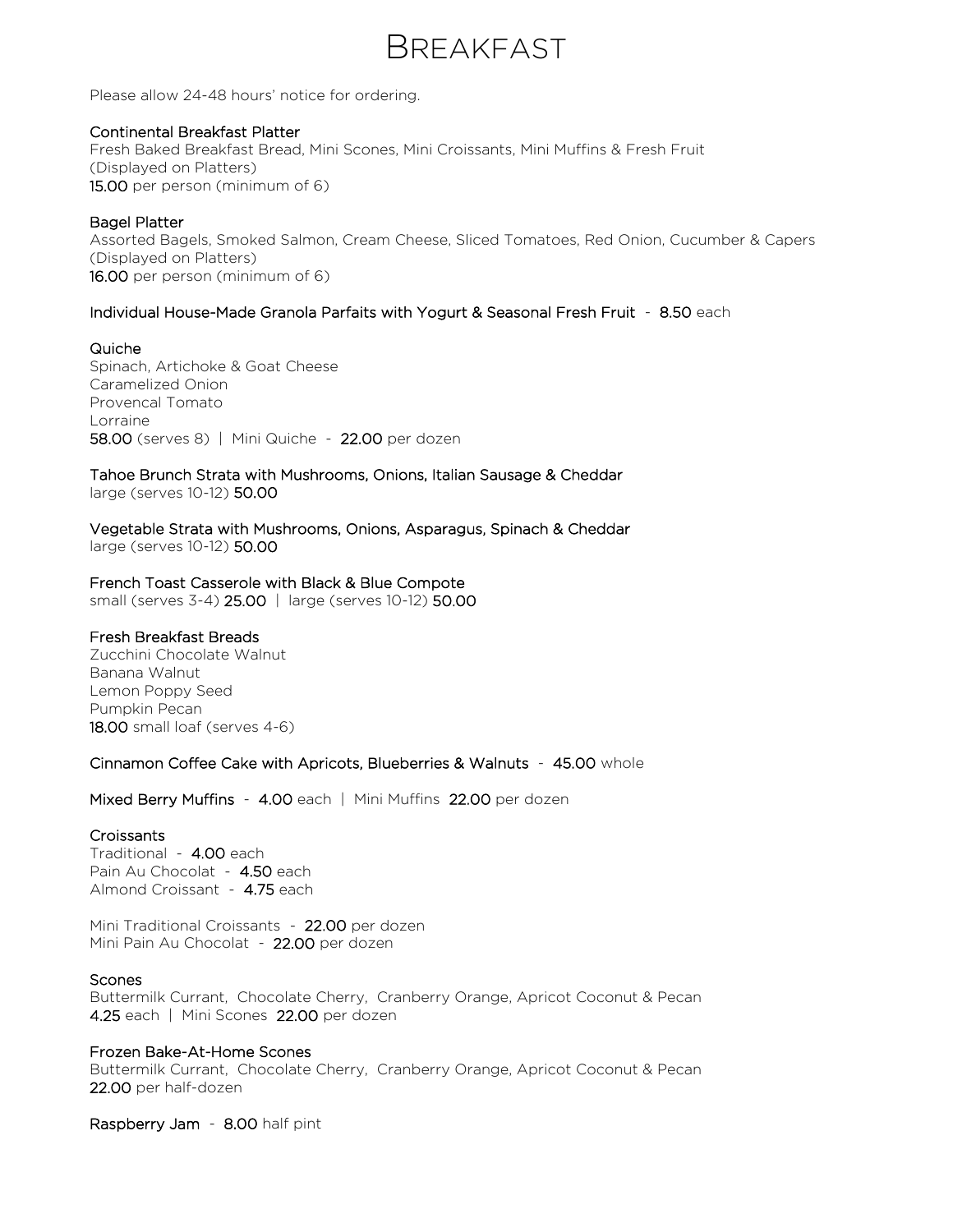# COFFEE, TEA & BEVERAGES

"Joe To Go" Coffee Box Served with Cream, Sweeteners & Stirrers 25.00 (96 oz. 12 cups included)

Assorted Hot Teas Served with Hot Water, Lemon, Honey, Cream, Sweeteners & Stirrers 15.00 (96 oz. 12 cups included)

### Hot Chocolate

Made with Milk & Dark Chocolate Sauce. 20.00 (96 oz. 12 cups included)

Orange Juice 20.00 (One gallon. 12 cups included)

Lemonade 20.00 (One gallon. 12 cups included)

Ginger Berry Lemonade 27.00 (One gallon. 12 cups included)

# MORE INFO

.

Email orders to: gtg@thymecafeandmarket.com Submit your order: Monday-Friday, 8am-3pm

Pricing & availability subject to change.

Any items that need heating, will come with heating instructions.

### Platters:

available upon request at 10.00 per platter

Disposable Goods are available upon request & include:

plates, napkins, flatware & serving utensils - 3.00 per person.

### Serving Utensils Only:

Tongs, Serving Spoon, Pie Server - 2.00 each

### Delivery:

If delivery is chosen, expect a delivery window between 9am-3pm Delivery fee within: 2 Miles = 10.00, 3 Miles = 15.00, 4 Miles = 20.00, 5 Miles = 25.00, Outside Areas up to 15 miles = 30.00+

### Gourmet to Go Policies:

We require a credit card to hold your order. Cancellations within 24 hours will result in a 100% charge of total bill. Cancellations within 48 hours will result in a 50% charge of total bill